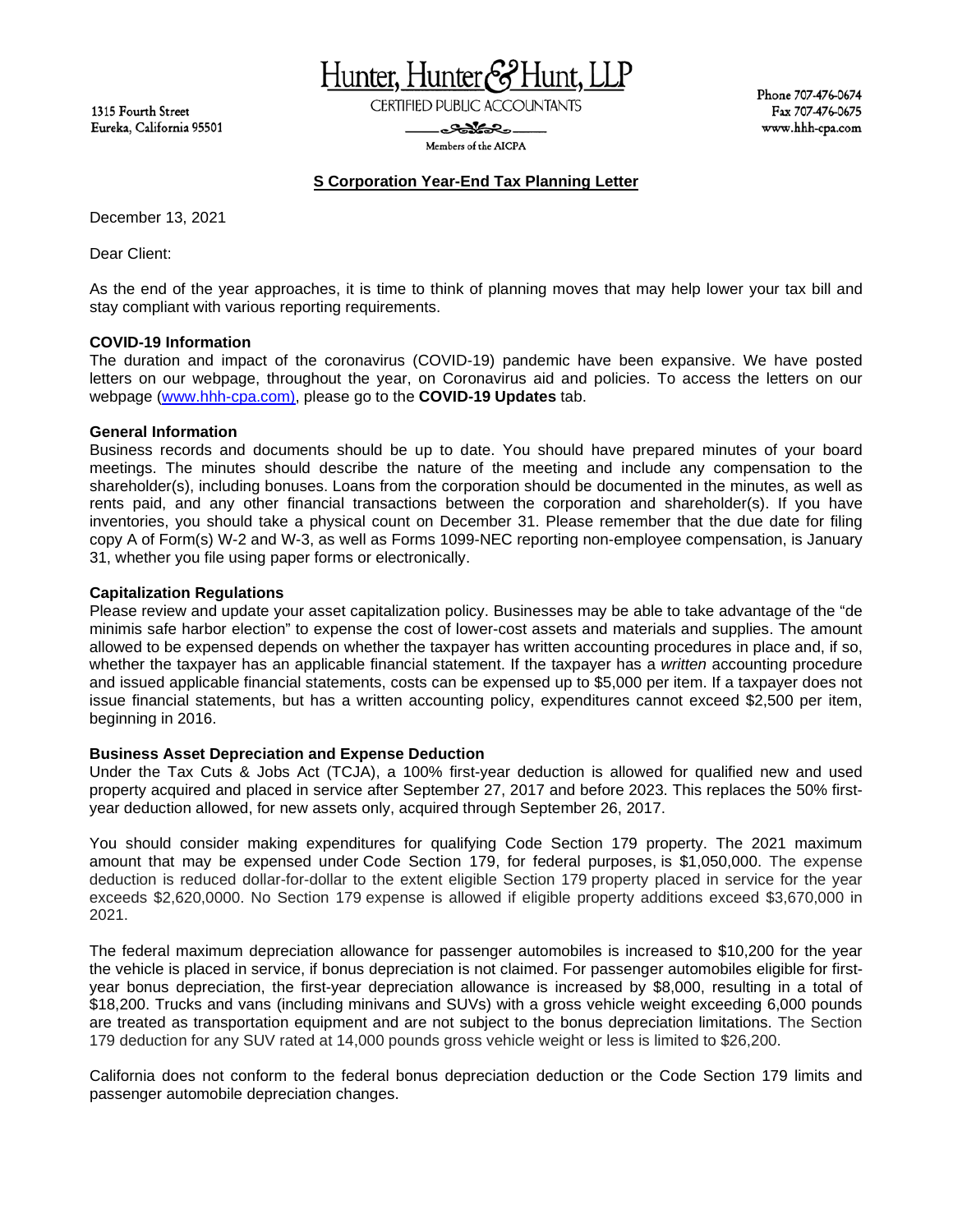#### **Retirement Plan Contributions**

Please confirm the contributions that you have made to your plan so far in 2021. Contributions of employee elective deferrals to SIMPLE IRA and SIMPLE 401(k) plans are due 30 days after the month of the payroll deferral, making the final deposit due by January 30, 2022. Contributions of employee elective deferrals to 401(k) plans are due 15 business days after the month of the payroll deferral, making the final deposit due by January 22, 2022. The maximum contribution allowed for SIMPLE plans is \$13,500 (\$16,500 if you are age 50 or older). The maximum contribution allowed for 401(k) plans is \$19,500 (\$26,000 if you are age 50 or older). Any matching contributions or non-elective contributions are due by the due date of your return, including extensions.

The contributions you make to each employee SEP-IRA cannot exceed the lesser of 25% of compensation or \$58,000. Self-employed individuals involved in incorporated businesses use the shareholder's W-2 compensation for their personal contribution and follow the previously stated criteria. Contributions for SEP-IRA plans are due by the due date of the employer's return, including extensions. Additional information on retirements for small business can be located in IRS Publication 560:<https://www.irs.gov/pub/irs-pdf/p560.pdf>

### **Taxable Fringe Benefits**

Generally, the value of non-cash fringe benefits must be determined no later than January 31 of the following year. However, we recommend that you consider the impact of the fringe benefits you provide during the month of December to avoid penalties for not making timely payroll tax deposits.

## **Before you prepare W-2 forms for your employees' 2021 compensation, please review the following:**

Benefits, including holiday bonuses and amounts paid in cash or cash equivalents, such as gift cards, are included in payroll, regardless of the amount. De minimus fringe benefits, such as personal use of business equipment, gifts, etc. must be small in value and infrequent. These can be excluded from payroll.

If you paid for group-term life insurance over \$50,000 for an employee or a former employee, you must report the taxable cost of excess coverage in box 12 of form W-2, with code C. The amount to report is determined by using IRS Publication 15-B.

Contributions made by an employer to an employee's health savings account (HSA) are excluded from federal wages and not subject to federal employment taxes. No exclusion from wages or taxes is allowed for California payroll reporting. The 2021 contribution limits are \$3,600 for a self-only HSA and \$7,200 for a family HSA. An additional contribution of \$1,000 is allowed if the employee is age 55, or older, at year-end.

An employee who is a greater than 2% shareholder is not eligible for pre-tax HSA contributions made by an employer.

To comply with the Affordable Care Act, employers with 250 or more employees are required to report the cost of health benefits provided in box 12 of the form W-2 with code DD.

The IRS requires S corporations to pay shareholders who provide substantial services reasonable compensation.

Please remember to check form W-2, box 13, retirement plan, if your employee is an active participant in your company's retirement plan. This includes qualified retirement plans, annuity, SEP, and SIMPLE plans.

Accident and health insurance premiums paid on the behalf of an employee who is a greater than 2% shareholder are to be reported as additional compensation to the employee-shareholder. These insurance premiums are subject to income tax withholding, but may be excluded from the wages subject to Social Security, Medicare and FUTA taxes. The shareholder may then deduct the reported health insurance premiums as an adjustment to income on his or her personal income tax return. The greater than 2% shareholderemployee is ineligible to participate in a Section 125 plan.

Employee Use of Company Vehicles - If you provide a vehicle to an employee (including yourself, if you are an employee of your own corporation) that was used for both business and personal use, the value of the personal use must be included on the employee's W-2 and is subject to payroll taxes.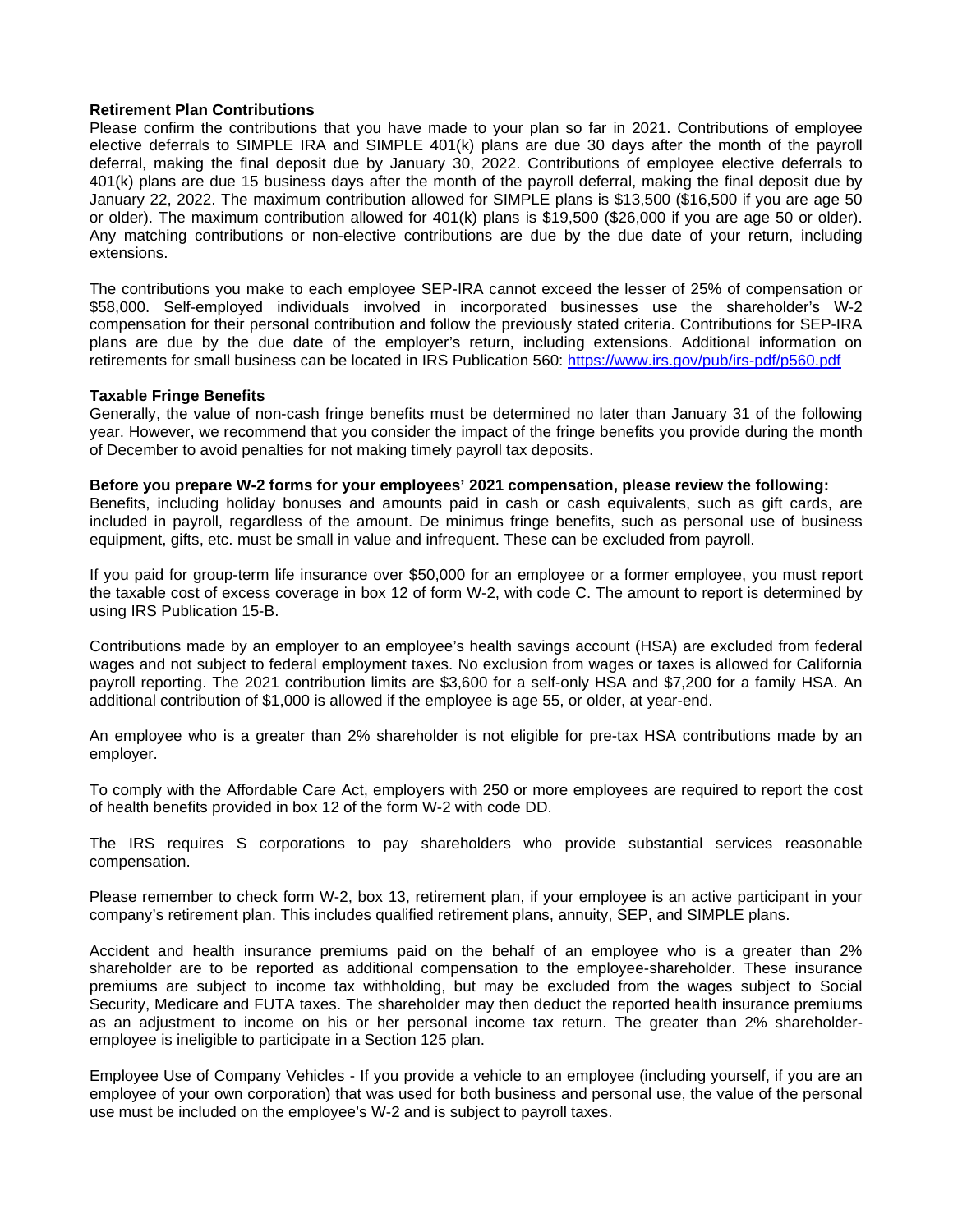Written records must indicate the time and place of travel, the business purpose of the expense or use, and the mileage traveled for all employee use of business vehicles.

The following is a brief description of the four different methods that can be used to determine the value of the auto provided to the employee and what records need to be kept. For more detailed information, see IRS Publication 15-B.

- 1. **General Valuation Rule --** Under this rule the value of an employer-provided vehicle to be included on the employee's W-2 is its fair market value (FMV). The FMV of the vehicle is the amount an employee would have to pay a third party in an arm's-length transaction to lease the vehicle in the geographic area where the employee uses the vehicle. Neither the amount the employee considers to be the value nor the cost you incur to provide the vehicle determines its FMV. The FMV is multiplied by the ratio of personal miles to total miles driven and the result is reduced by reimbursements, if any, received from the employee to determine the amount to include in the employee's income.
- 2. **Cents-Per-Mile Rule --** Under this rule the value of an employer-provided vehicle to be included on the employee's W-2 is determined by multiplying the standard mileage rate by the total miles the employee drives the vehicle for personal purposes. The standard mileage rate for 2021 is 56 cents per mile, if you provide fuel. (If you did not provide fuel, you can reduce the rate to 50.5 cents per mile).

The cents-per-mile rate includes the value of insurance and maintenance (even if not actually provided during the period).

The cents-per-mile rule may be used for an employer-provided vehicle (including cars, vans, and trucks), first made available to an employee for personal use in calendar year 2021, with a maximum value of \$51,100.

3. **Commuting Rule --** Under this rule the value of a vehicle provided to an employee for commuting is determined by multiplying each one-way commute (that is, from home to work or from work to home) by \$1.50. If more than one employee commutes in the vehicle, this value applies to each employee. This amount must be included in the employee's wages if not reimbursed by the employee.

The commuting rule can be used if you require the employee to commute in the vehicle, and you have a written policy against using the vehicle for personal purposes, other than commuting. However, you cannot use it for a corporate officer, a director, or certain categories of control or highly compensated employees.

4. **Annual Lease Value Rule --** Under this rule the value of an automobile provided to an employee is determined by its annual lease value. For an automobile provided only part of the year, use either its prorated annual lease value or its daily lease value.

Instead of excluding the non-personal value, you can include the entire annual lease value of the car in the employee's wages. The employee can then claim any deductible business expense for the car as a miscellaneous itemized deduction on his or her personal California income tax return. However, employee business expenses are no longer deductible on your employee's federal income tax return.

The annual lease value includes the value of insurance and maintenance (even if not actually provided during the period). It does not include the value of fuel for personal use. If fuel for personal use is provided, then it must be included separately in the employee's wages. The fuel may be valued at FMV, or at 5.5 cents per mile.

To determine the annual lease value of an automobile you must first determine the FMV of the automobile on the first date it is available to any employee for personal use, and then find the lease value. The annual lease value table can be found on page 27 of IRS Publication 15-B. A link has been provided for your convenience: [http://www.irs.gov/pub/irs-pdf/p15b.pdf.](http://www.irs.gov/pub/irs-pdf/p15b.pdf)